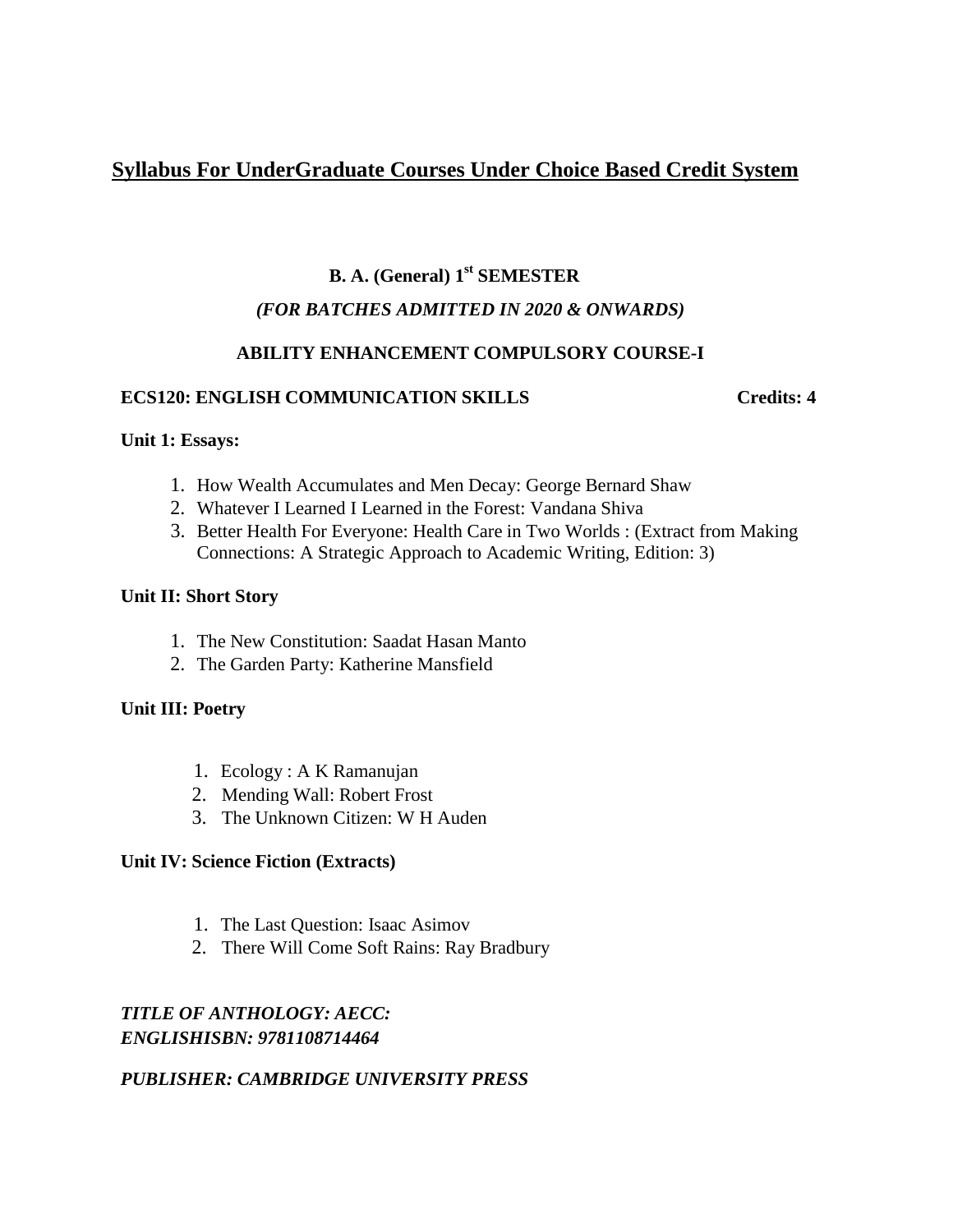**[Note:** *Since AECC (English) is a foundation course for General English therefore the concerned teachers are advised to expose students first to the textbook: AECC-English followed by the textbook: English-1, This will be effective for students enrolled for the academic session 2020 and onwards. As such, all the concerned teachers are requested to ensure that teaching of the GeneralEnglish–I Course is taken up only after completing the English Communication Skill AECC (English) Course for the BA 1st Semester students***]**

# **BA 1st SEMESTER (GENERAL)**

#### **GENERAL ENGLISH (For Arts)**

#### **(FOR BATCHES ADMITTED IN 2020 & ONWARDS)**

**GEN120: GENERAL ENGLISH-I CREDITS: THEORY: 4; TUTORIAL: 2** 

#### **MAX. MARKS: THEORY: 60; TUTORIAL: 30**

**THEORY (4 CREDITS; 60 HOURS; 60 MARKS):** 

#### **Unit I: One Act Play**

The New Hangman: Laurence Housman

#### **Unit II**: **Essays**

Wings of Fire (An extract): A P J Abdul Kalam

One World, One Culture: (Extract from Making Connections: Skills and Strategies for Academic Writing, Edition: 3)

### **Unit III: Poetry**

The Chimney Sweeper (SoE): William Blake

Postcard from Kashmir/ Dacca Gauzes- Agha Shahid Ali

A Prayer for my Daughter- W B Yeats

#### **Unit IV: Short Story**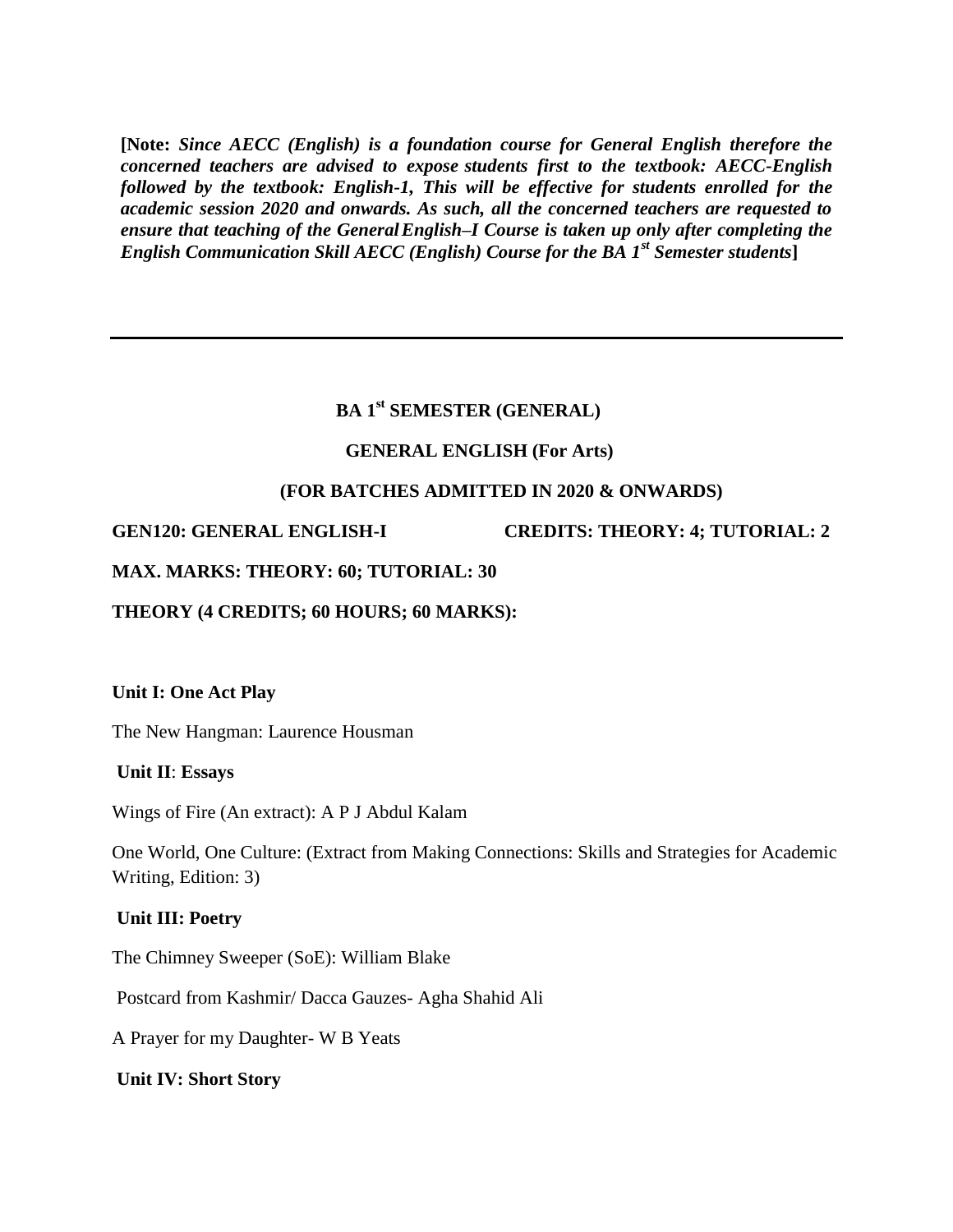Lottery: Munshi Premchand

The Bet: Anton Chekov

# **TUTORIAL (2 CREDITS; 30 HOURS; 30 MARKS):**

# **TUTORIALS BASED ON UNIT-I TO UNIT-IV**

**[Note: Since AECC-1 (English) is a foundation course for General English therefore the concerned teachers are advised to expose students first to the textbook: AECC-English followed by the textbook: English-1, This will be effective for students enrolled for the academic session 2020 and onwards. As such, all the concerned teachers are requested to ensure that teaching of the General English–I Course is taken up only after completing the English Communication Skills (AECC-I) Course for the BA 1st Semester students]**

# **BA 1st SEMESTER ENGLISH LITERATURE**

# **CORE**

# **EL120C: ENGLISH LITERATURE: BRITISH POETRY – I**

# **(Credits: Theory-04, Tutorials/Assignments-02)**

# **THEORY (4 CREDITS)**

Unit I: Geoffrey Chaucer--- "Prologue to Canterbury Tales"

Unit II: • Shakespeare--- Sonnets 12, 18, 66

John Donne --- "Valediction: Forbidding Mourning", "Batter My Heart"

**Unit III:** John Dryden---"MacFlecknoe", "Absalom and Achitophel"

**Unit IV:** Milton--- Paradise Lost, Book I

**TUTORIALS/ASSIGNMENTS (2 Credits) BASED ON UNITS III & IV** 

 **\*\*\*\*\*\*\*\*\*\*\*\*\*\*\*\*\*\***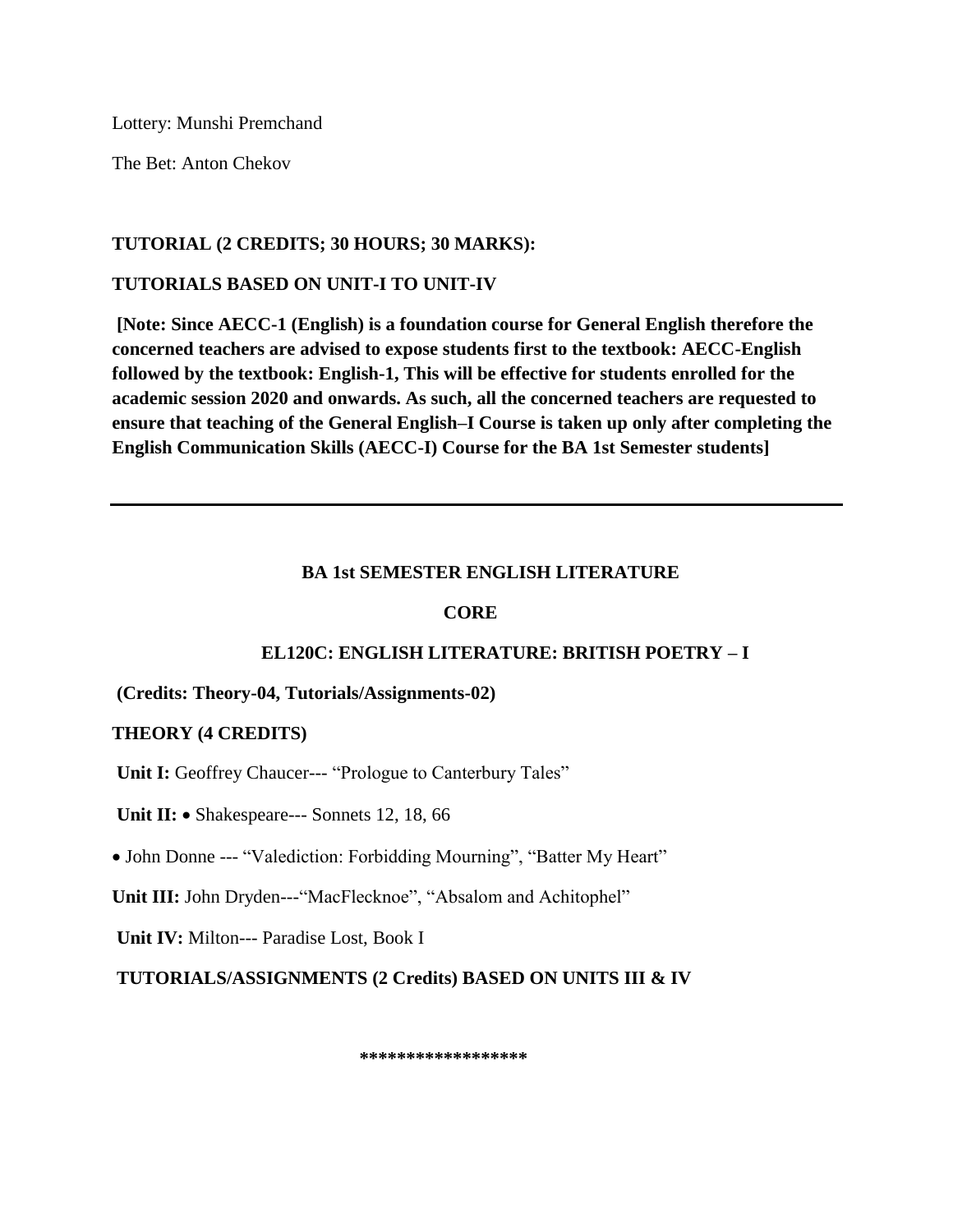#### **BA 2nd SEMESTER (GENERAL)**

#### **GENERAL ENGLISH (For Arts)**

### **(FOR BATCHES ADMITTED IN 2020 & ONWARDS)**

**GEN220: GENERAL ENGLISH-II CREDITS: THEORY: 4, TUTORIAL: 2** 

### **CONTENTS (THEORY: 4 CREDITS)**

**Unit I:** Travelogue (Extract)

Why we Travel: Pico Iyer

**Unit II:** Prose (Extract from Diary)

The Diary of Anne Frank

**Unit III:** Poetry

Identity Card: Mahmoud Darwesh

Digging: Seamus Heaney

This is a Photograph of Me/ A Moment: Margaret Atwood

**Unit IV:** Autobiography

Joothan: Om Prakash Valmiki

**TUTORIAL (2 CREDITS): TUTORIALS BASED ON ALL THE ABOVE FOUR UNITS** 

**Textbook recommended: English-2, Cambridge University Press.**

\*\*\*\*\*\*\*\*\*\*\*\*\*\*\*\*\*\*\*\*\*\*\*\*\*\*\*\*\*\*\*\*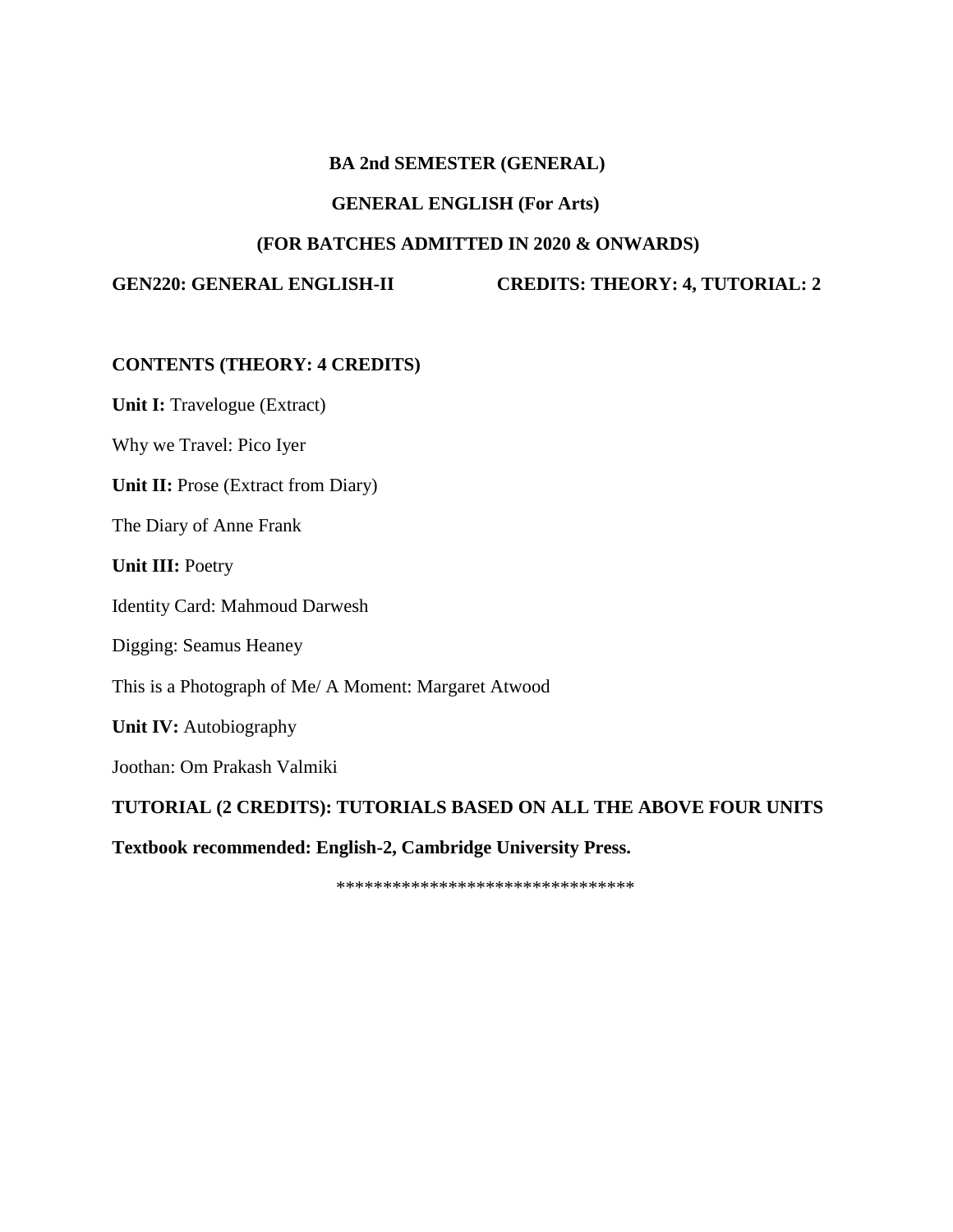### **BA 2nd SEMESTER**

#### **ENGLISH LITERATURE**

#### **CORE**

### **EL220C: ENGLISH LITERATURE: BRITISH DRAMA**

#### **(CREDITS: THEORY-04, TUTORIALS-02)**

#### **THEORY (4 CREDITS)**

**Unit I:** Marlowe--- Tamburlaine, Part 1

**Unit II:** Shakespeare--- Twelfth Night

**Unit III:** Shaw--- Pygmalion

**Unit IV:** Osborne--- Look Back in Anger

**TUTORIALS/ASSIGNMENTS (2 CREDITS) BASED ON UNITS III & IV**

#### **BA 3rd SEMESTER (GENERAL)**

#### **GENERAL ENGLISH (For Arts & Commerce)**

#### **(FOR BATCHES ADMITTED IN 2019 & ONWARDS)**

**GE319C: GENERAL ENGLISH-I CREDITS: THEORY: 4, TUTORIAL: 2** 

**Unit I:** One Act Play

The New Hangman: Laurence Housman

**Unit II:** Essays

Wings of Fire (An extract): A P J Abdul Kalam

One World, One Culture: (Extract from Making Connections: Skills and Strategies for Academic Writing, Edition: 3)

**Unit III:** Poetry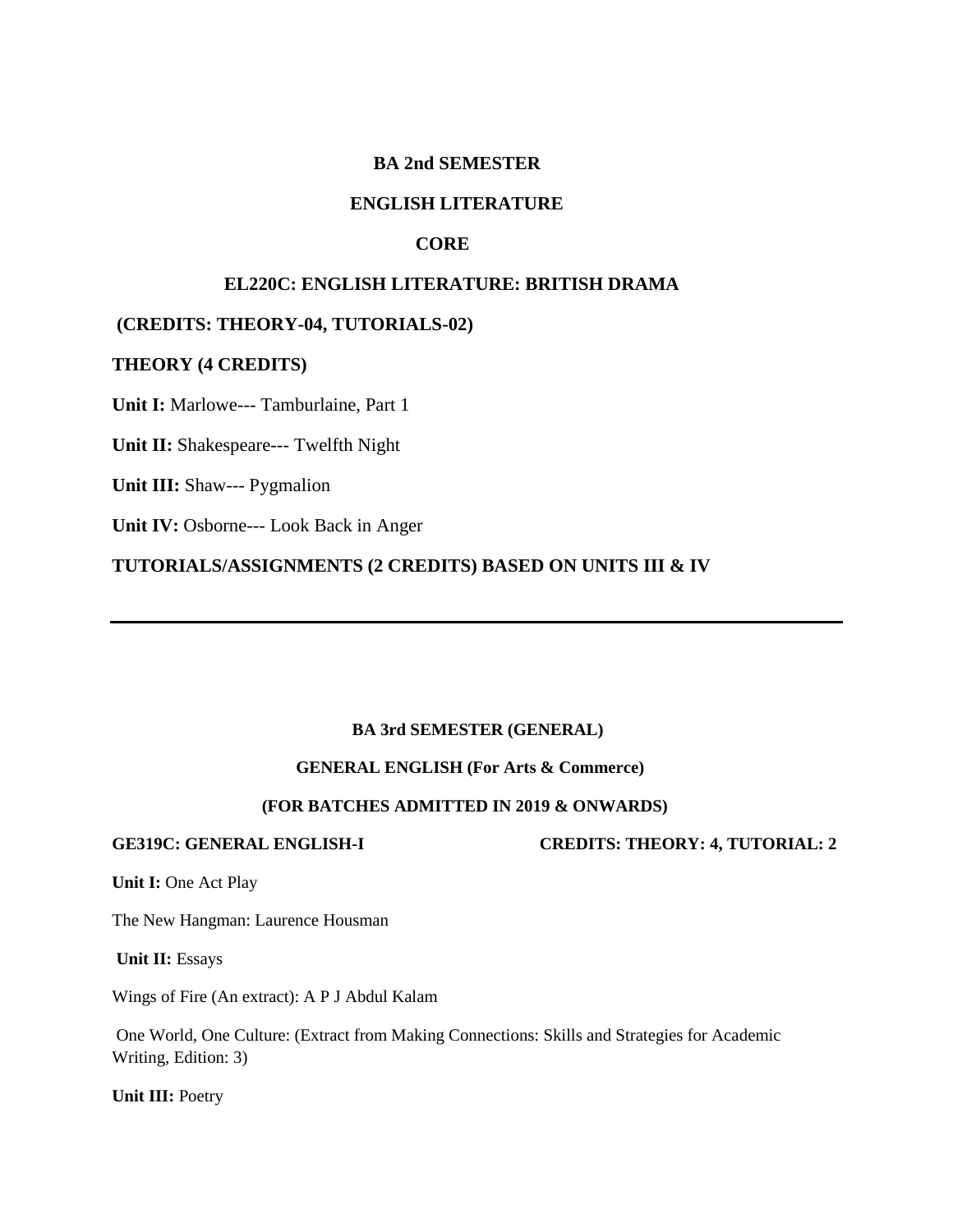The Chimney Sweeper (SoE): William Blake Postcard from Kashmir/ Dacca Gauzes- Agha Shahid Ali A Prayer for my Daughter- W B Yeats **Unit IV:** Short Story Lottery: Munshi Premchand The Bet: Anton Chekov

**Textbook recommended: English-1, Cambridge University Press. \*\*\*\*\*\*\*\*\*\*\*\*\*\*\*\*\*\*\*\*\*\*\*\*\*\*\*\*\*\*\*\*\*\*\*\***

# **UG Syllabus for English Literature under the Choice Based Credit Scheme (CBCS) to be implemented from 2018.**

The detailed syllabus for English Literature given below has been designed in accordance with the UGC guidelines for CBCS and the suggestions of the Board of Undergraduate Studies. The syllabus includes 4 Compulsory Core Courses (CC) of 6 credits each with one CC in each semester from Semesters I to IV and 4 Discipline Specific Electives (DSE) of 6 credits each with 2 DSE's in each semester from Semester V to VI. The student opting for English Literature needs to earn 36 credits by taking all the 4 CC's from Semester I to IV and s/he can choose one DSE each from Semester V and VI from the given options.

# **Semester – III**

# **CC 3: British Poetry II**

**Unit I:** William Wordsworth--- "Tintern Abbey", "Ode: Intimations of Immortality"

Unit II: • Shelley--- "Ode to the West Wind", "Ozymandias", "Hymn to Intellectual Beauty"

Keats--- "Ode to a Nightingale", "Ode on a Grecian Urn"

**Unit III:** Tennyson --- "Ulysses","Lady of Shallot", "The Defence of Lucknow"

**Unit IV:** W B Yeats--- "Easter 1916", "A Dialogue between Self and Soul"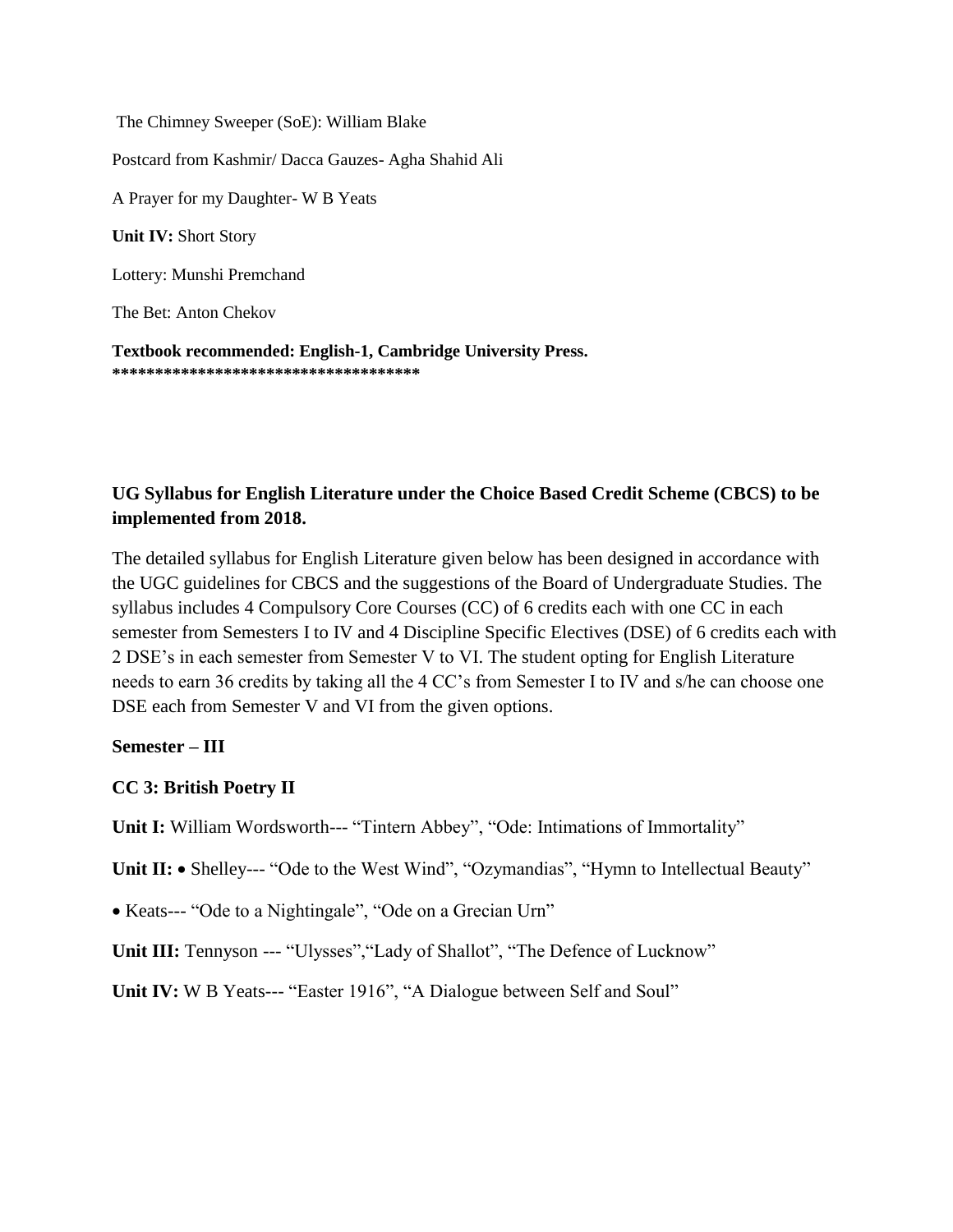#### **BSc 3rd SEMESTER (GENERAL)**

#### **GENERAL ENGLISH (For Science)**

#### **(FOR BATCHES ADMITTED IN 2019 & ONWARDS)**

**ENG319: ENGLISH-I CREDITS: THEORY: 2** 

**Unit I:** One Act Play

The New Hangman: Laurence Housman

**Unit II:** Essays

Wings of Fire (An extract): A P J Abdul Kalam

One World, One Culture: (Extract from Making Connections: Skills and Strategies for Academic Writing, Edition: 3)

**Textbook recommended: English-1, Cambridge University Press. \*\*\*\*\*\*\*\*\*\*\*\*\*\*\*\*\*\*\*\*\*\*\*\*\*\*\*\*\*\*\*\*\*\*\*\***

# **BA/B. Com. 4th SEMESTER (GENERAL)**

# **GENERAL ENGLISH (For Arts & Commerce)**

# **(FOR BATCHES ADMITTED IN 2019 & ONWARDS)**

**GE419C: GENERAL ENGLISH-II CREDITS: THEORY: 4, TUTORIAL: 2** 

**Unit I:** Travelogue (Extract)

Why we Travel: Pico Iyer

**Unit II:** Prose (Extract from Diary)

The Diary of Anne Frank

**Unit III:** Poetry

Identity Card: Mahmoud Darwesh

Digging: Seamus Heaney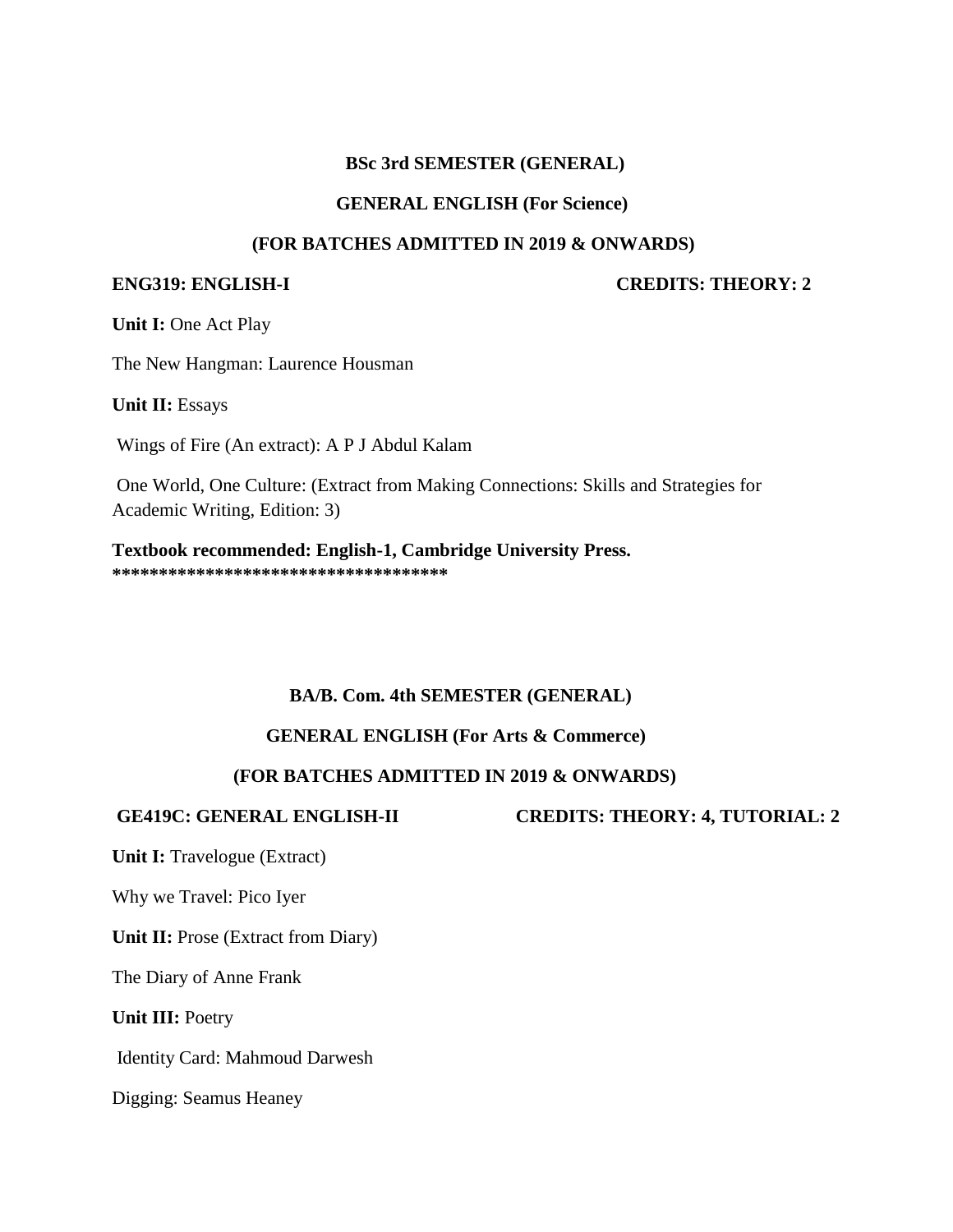This is a Photograph of Me/ A Moment: Margaret Atwood

**Unit IV:** Autobiography Joothan: Om Prakash Valmiki

**Textbook recommended: English-2, Cambridge University Press. \*\*\*\*\*\*\*\*\*\*\*\*\*\*\*\*\*\*\*\*\*\*\*\*\*\*\*\*\*\*\*\***

# **UG Syllabus for English Literature under the Choice Based Credit Scheme (CBCS) to be implemented from 2018.**

The detailed syllabus for English Literature given below has been designed in accordance with the UGC guidelines for CBCS and the suggestions of the Board of Undergraduate Studies. The syllabus includes 4 Compulsory Core Courses (CC) of 6 credits each with one CC in each semester from Semesters I to IV and 4 Discipline Specific Electives (DSE) of 6 credits each with 2 DSE's in each semester from Semester V to VI. The student opting for English Literature needs to earn 36 credits by taking all the 4 CC's from Semester I to IV and s/he can choose one DSE each from Semester V and VI from the given options.

**Semester – IV**

# **CC 4: British Novel**

**Unit I:** Jane Austen--- Pride and Prejudice **Unit II:** Charles Dickens--- Oliver Twist **Unit III:** D H Lawrence--- Sons and Lovers **Unit IV:** Virginia Woolf--- Mrs Dalloway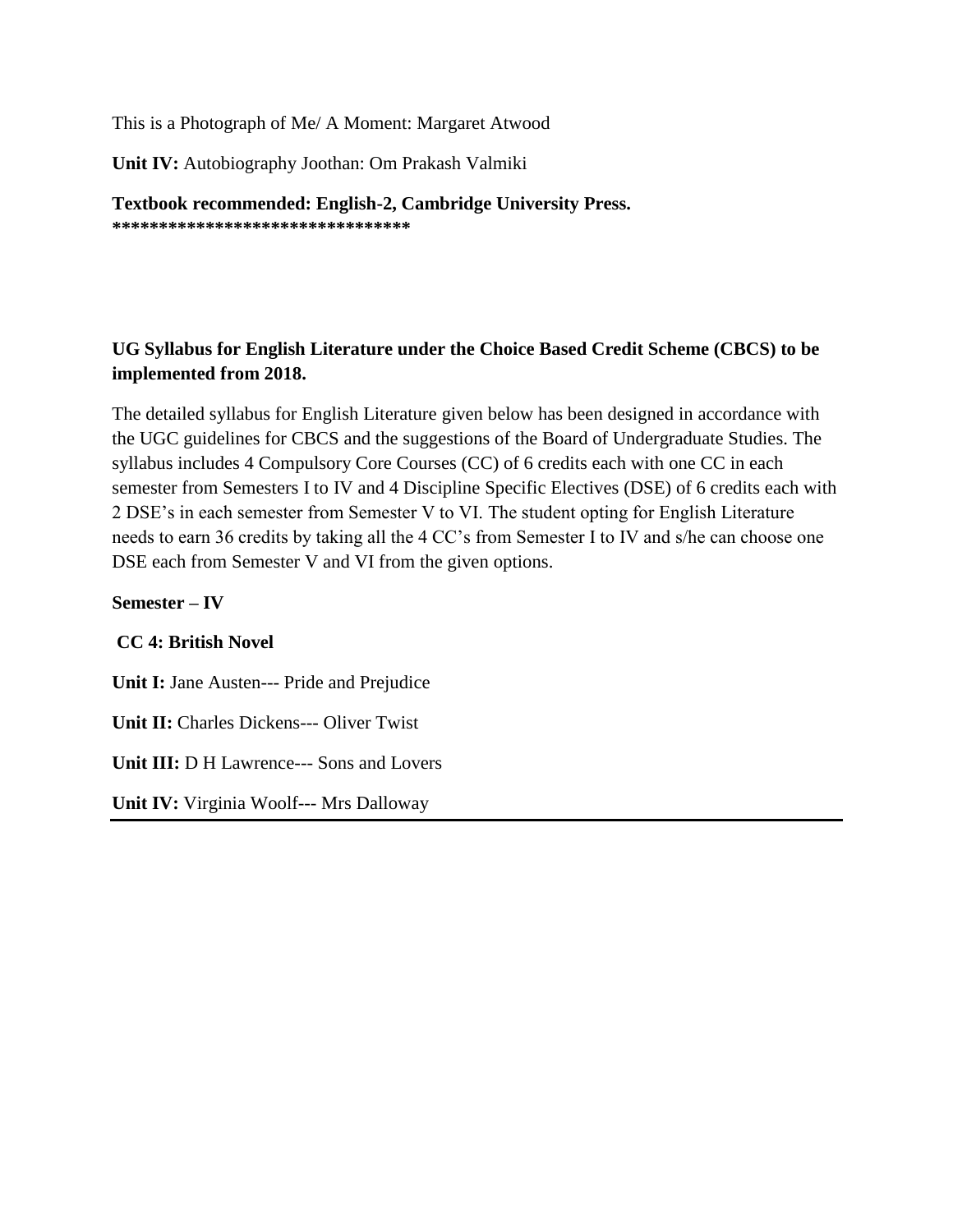# **BSc 4th SEMESTER (GENERAL)**

### **GENERAL ENGLISH (For Science)**

#### **(FOR BATCHES ADMITTED IN 2019 & ONWARDS)**

**ENG419: ENGLISH-II CREDITS: THEORY: 2** 

**Unit I:** Travelogue (Extract)

Why we Travel: Pico Iyer

**Unit II:** Prose (Extract from Diary)

The Diary of Anne Frank

**Textbook recommended: English-2, Cambridge University Press. \*\*\*\*\*\*\*\*\*\*\*\*\*\*\*\*\*\*\*\*\*\*\*\*\*\*\*\*\*\*\*\***

#### **4th SEMESTER**

### **SKILL ENHANCEMENT COURSES (SEC) (English)**

#### **EN418S: ENGLISH LANGUAGE TEACHING (ELT)**

# **CREDITS: THEORY: 2, PRACTICAL: 2**

#### **THEORY (2 CREDITS)**

**Unit I:** Introducing Phonetics and Phonology

- The Speech Mechanism
- Phonemes: Consonants, Vowels and Diphthongs
- Phonetic transcription of words and sentences

#### **Unit II:** Theory Communication Skills

- Introduction to Communication
- Types of Communication (Verbal and Non-verbal) Barriers to Communication

# **PRACTICAL (2 CREDITS)**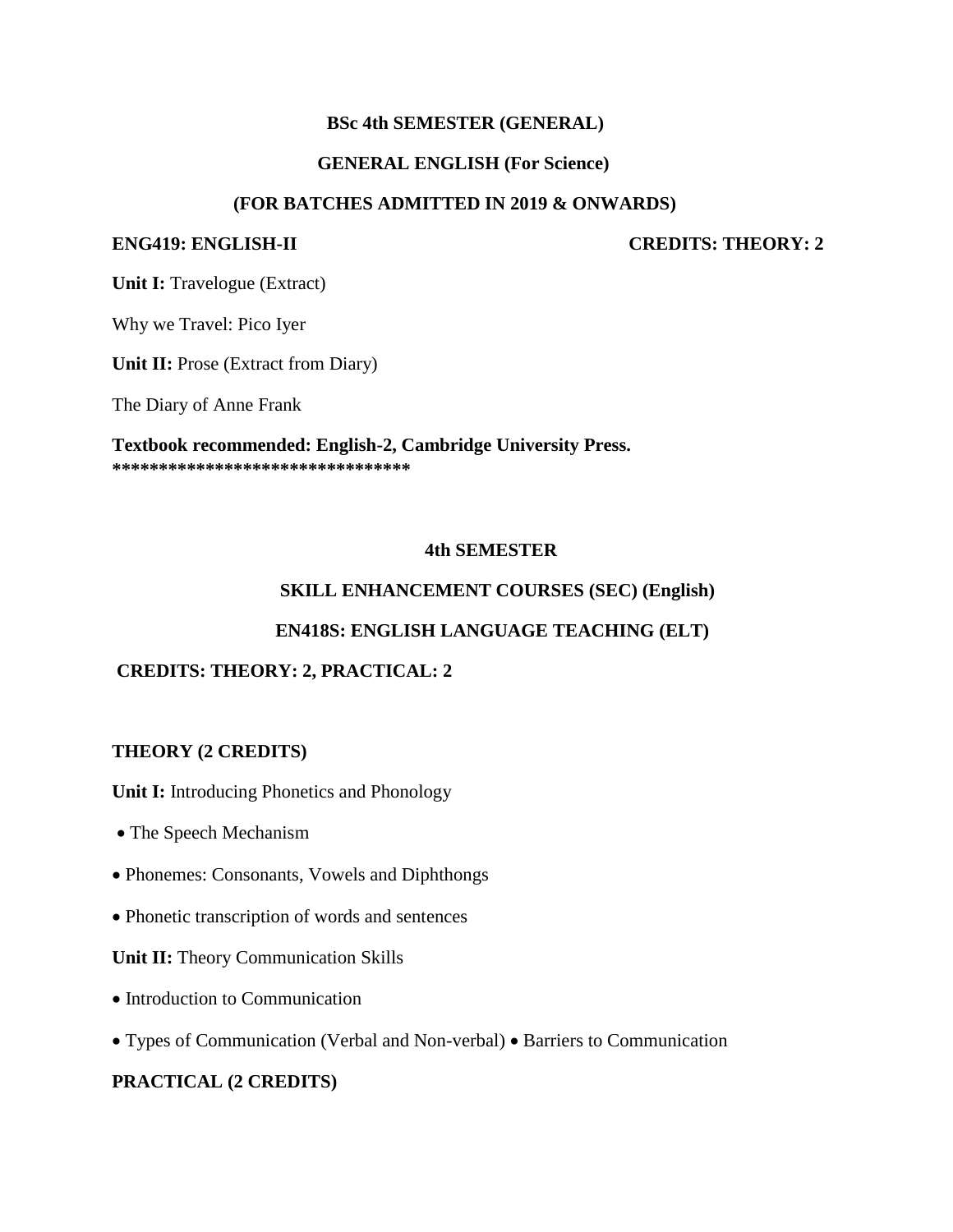**Unit III:** Production of English Speech Sounds Vowels and Consonants

**Unit IV:** English in Situations

- Greeting
- Introducing Oneself
- Invitation
- Making Request
- Expressing Gratitude
- Complimenting and Congratulating
- Expressing Sympathy
- Apologizing
- Asking for Information
- Seeking Permission
- Complaining and Expressing Regret

# **Semester V**

# **ENG516: English-III**

**Prescribed for B. A. / B. Com. / B. Sc. / B. Sc. (Home Science) & B. Sc. IT (General) [Arts / commerce / Science Streams (General Programme)]** 

# **Credits-2**

**Unit 1:** Grammar in Use

- Modals
- Transformation of Sentences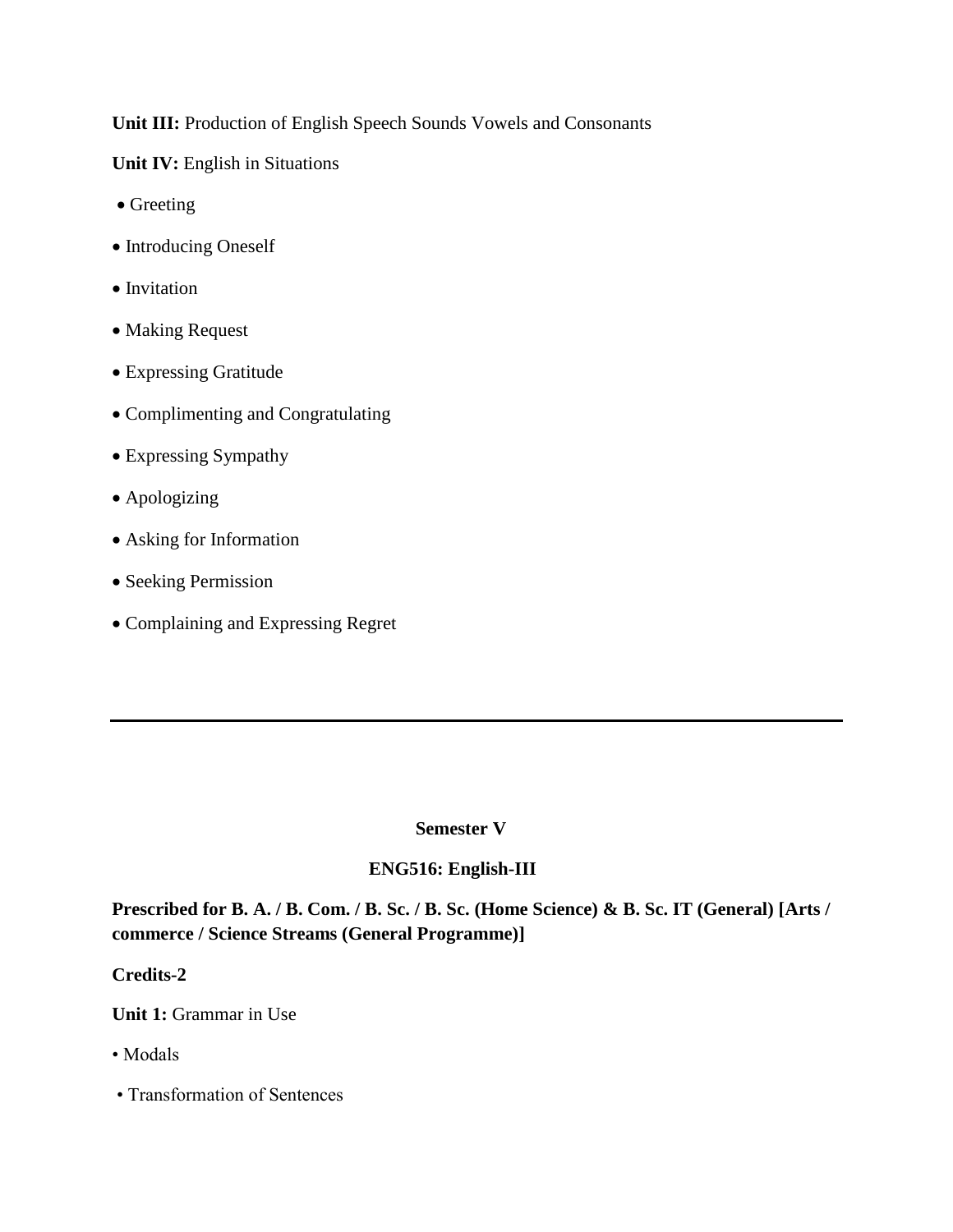**Unit 2:** Poetry

Aga Shahid Ali: "Postcard from Kashmir", "The Wolf's Postscript..."

A K Ramanujan: "Of Mothers among Other Things" , "Obituary"

# **Recommended Textbook: Understanding English III .Foundation Books/Cambridge University Press India Pvt. Ltd.**

#### **5th SEMESTER**

#### **DISCIPLINE SPECIFIC ELECTIVES (DSEs)**

**OPTION - I** 

# **EL516DA: ENGLISH LITERATURE – AMERICAN LITERATURE**

### **CREDITS: THEORY: 6**

**DCE 1: American Literature**

**Unit I:** Tennessee Williams: The Glass Menagerie

**Unit II:** Mark Twain: The Adventures of Tom Sawyer

**Unit III:** Ernest Hemingway: For Whom the Bell Tolls

**Unit IV:** Poetry

Emily Dickinson: "Hope is the thing with Feathers"

"Because I Could Not Stop for Death"

"I am Nobody"

"A Bird Came Down the Walk"

Robert Frost: Mending Wall

Home Burial

Stopping by Woods on a Snowy Evening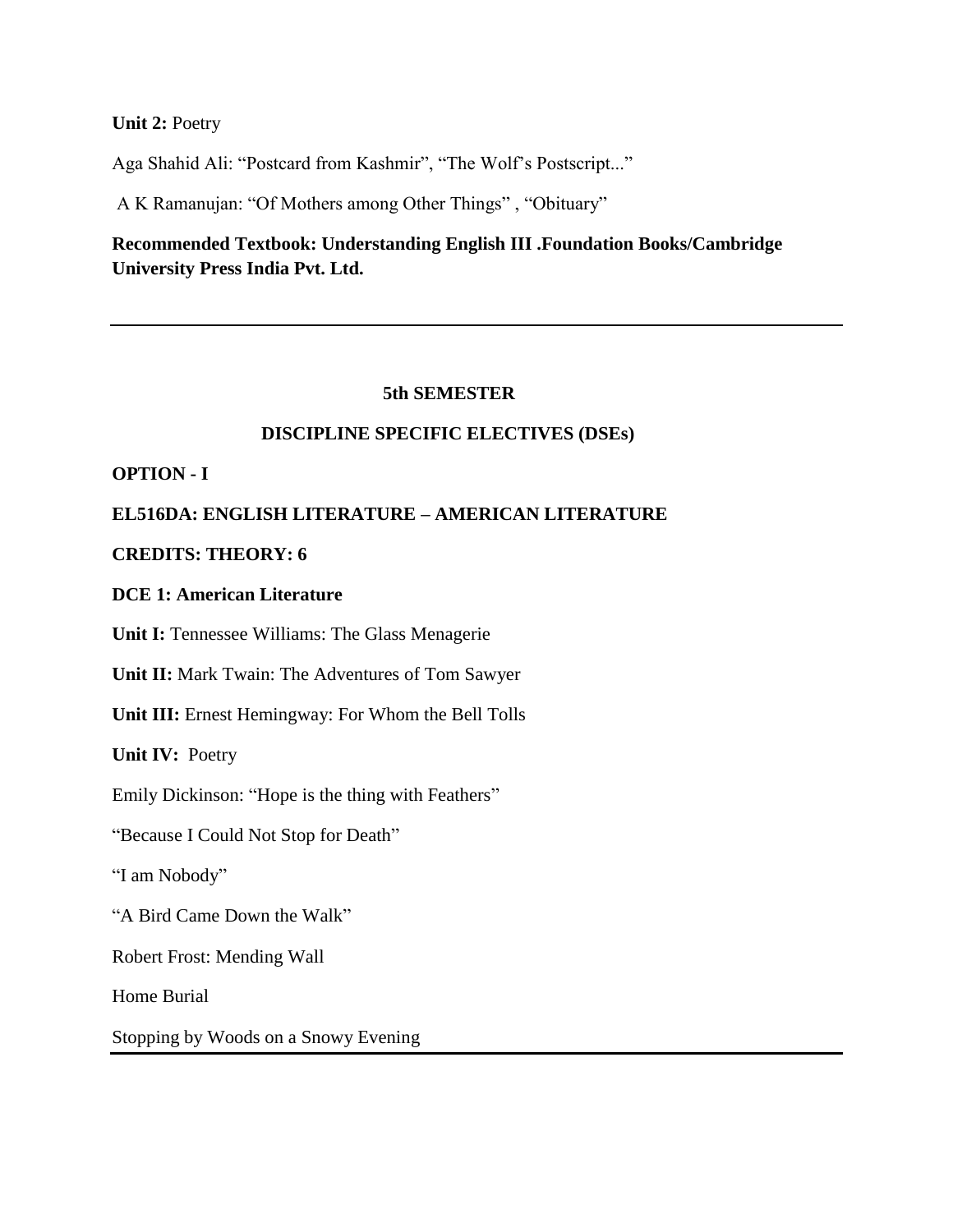#### **5th SEMESTER**

# **DISCIPLINE SPECIFIC ELECTIVES (DSEs)**

#### **OPTION - II**

#### **EL516DB: ENGLISH LITERATURE –LITERARY CRITICISM**

# **CREDITS: THEORY: 6**

#### **DCE2: Literary Criticism**

**Unit I:** William Wordsworth- Preface to the Lyrical Ballads (1802)

S T Coleridge: Biographia Literaria Chapters IV, XIII and XIV

**Unit II:** Virginia Woolf- Modern Fiction

T S Eliot-Tradition and the Individual Talent

**Unit III:** I A Richards-Principles of Literary Criticism, Chapters 1. 2 and 34

**Unit IV:** Cleanthe Brooks---The Heresy of Paraphrase and The Language of Paradox

(in The Well Wrought Urn: Studies in the Structure of Poetry)

#### **5th SEMESTER**

#### **ENGLISH LITERATURE**

#### **GENERIC ELECTIVE**

#### **EL516CG ENGLISH LITERATURE**

#### **CREDITS: 6**

**CC 1: British Poetry I** 

Unit I: Geoffrey Chaucer--- "Prologue to Canterbury Tales"

**Unit II:** • Shakespeare— Sonnets 12, 18, 66 • John Donne — "Valediction: Forbidding Mourning", "Batter My Heart"

**Unit III:** John Dryden "MacFlecknoe", "Absalom and Achitophel"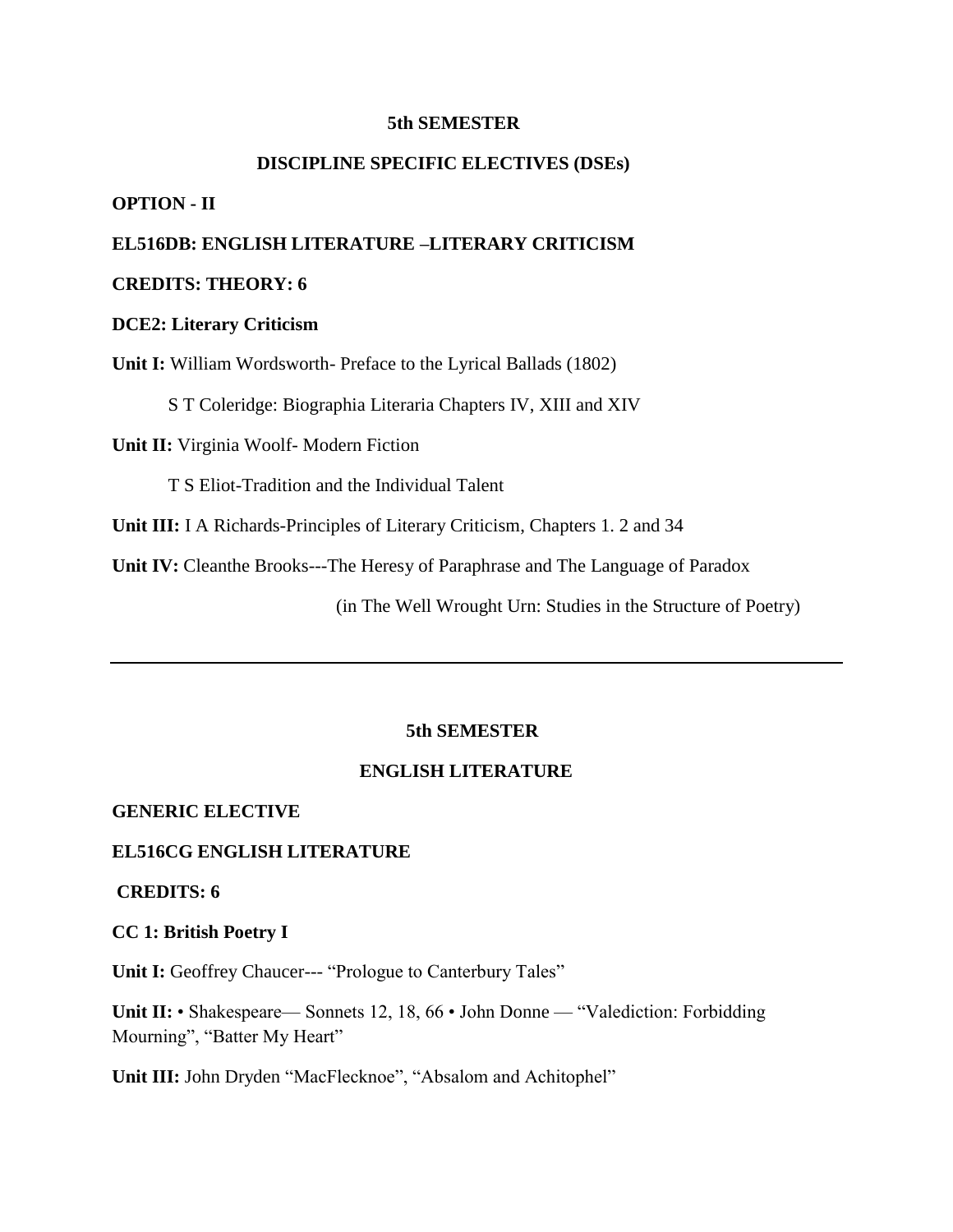# **5th SEMESTER**

# **SKILL ENHANCEMENT COURSES (SEC) (English)**

# **EN517S: ENGLISH WRITING SKILLS**

# **CREDITS: THEORY: 2, PRACTICAL: 2**

# **THEORY (2 CREDITS)**

**OBJECTIVES:** To enable the students to:

Acquire fundamentals of writing skills in English.

- Acquire practical knowledge in Business Correspondence.
- Introduce the students to the role, features and use of English for business purposes.

# **Unit I:**

- Understanding written communication (writing process); considering audience and purpose.
- Principle of CODER; Collection of Ideas (free writing, brainstorming, clustering, looping) organization; Drafting, Editing; Redrafting.
- Phonetic transcription of words and sentences

# **Unit II:**

- Types of Official Correspondence; Official letters Demi-official letters Features.
- Letter Writing: Mechanics and format; Writing and replying to the letters of request, complaint, jobs; Ordering of goods, thanks, invitations.
- Writing of emails, Curriculum Vitae (CV)
- Preparing minutes of meeting: Format of minutes; Language and style of minutes.

• Writing announcements, circulars, notices and agenda; Writing Notes (Arrangements, inquiries, requests, apologies and explanations)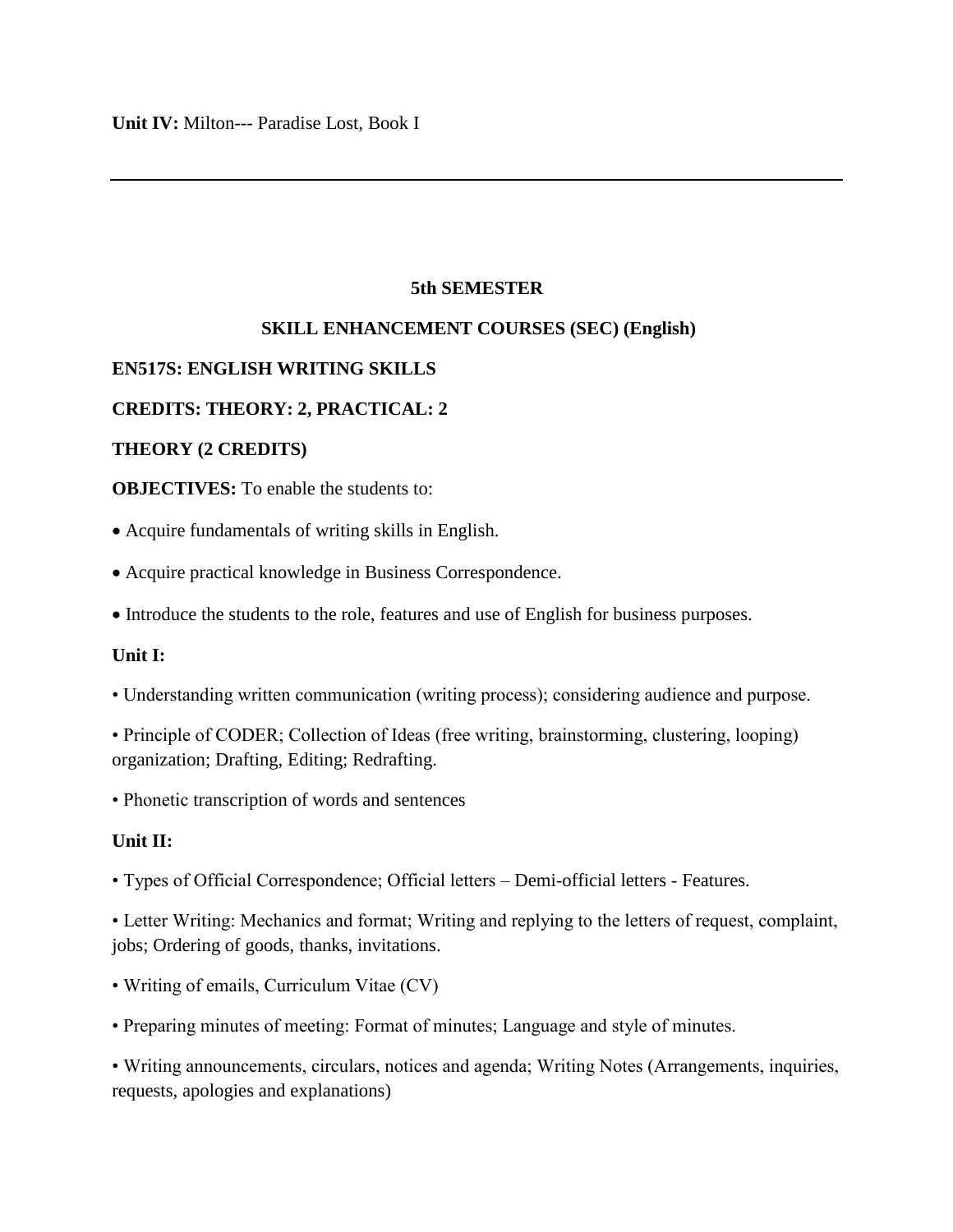# **PRACTICAL (2 CREDITS) Unit III & IV)**

- Writing Paragraphs of different types on different topics.
- Writing letters of different types using proper format.
- Writing emails and CV's.

# **Semester VI**

# **ENG616: English-IV**

**Prescribed for B. A. / B. Com. / B. Sc. / B. Sc. (Home Science) & B. Sc. IT (General) [Arts / commerce / Science Streams (General Programme)]** 

# **Effective for Academic Session-2018**

# **Credits-2**

- **Unit 1:** Writing Skills
- Advertisements / e mails
- Essay

**Unit 2:** Prose

- Amartya Sen: How to Judge Globalism
- Martin Luther King: I Have a Dream

**Recommended Textbook: Understanding English III. Foundation Books/Cambridge University Press India Pvt. Ltd**.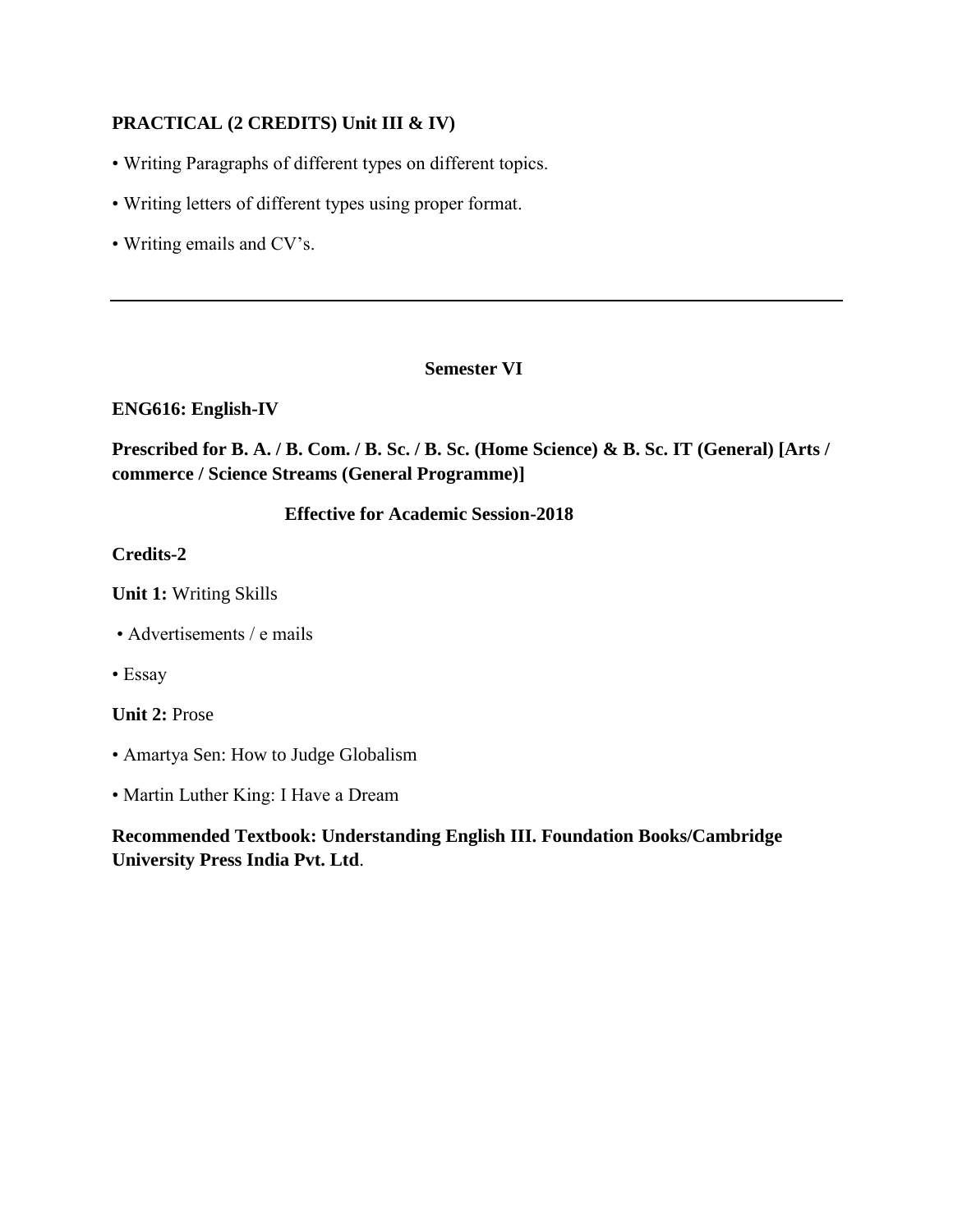# **6th SEMESTER**

# **DISCIPLINE SPECIFIC ELECTIVES (DSEs)**

# **Syllabus for English Literature under the Choice Based Credit Scheme (CBCS) to be implemented from 2016.**

The detailed syllabus for English Literature given below has been designed in accordance with the UGC guidelines for CBCS and the suggestions of the Board of Undergraduate Studies. The syllabus includes 4 Compulsory Core Courses (CCs) of 6 credits each with one CC in each semester from Semesters I to IV and 4 Discipline Specific Electives (DSE) of 6 credits each with 2 DSE's in each semester from Semester V to VI. The student opting for English Literature needs to earn 36 credits by taking all the 4 CC's from Semester I to IV and s/he can choose one DSE each from Semester V & VI from the given options.

# **OPTION –I**

# **EL616DA: ENGLISH LITERATURE: INDIAN WRITING IN ENGLISH**

# **CREDITS: 6**

**Unit I:** R K Narayan--- Swami and Friends

**Unit II:** Anita Desai--- Clear Light of Day

**Unit III:** Kamala Das--- "My Grand Mother's House" "The Stone Age" "The Old Play House" Agha Shahid Ali--- "Dhaka Gauzes" "Postcard from Kashmir" "I see Kashmir from New Delhi at Midnight"

**Unit IV:** Girish Karnad--- Tughlaq

----------------------------

# **OPTION –II**

# **EL616DB: ENGLISH LITERATURE: POSTCOLONIAL LITERATURES**

# **CREDITS: 6**

**Unit I:** Chinua Achebe--- Arrow of God

**Unit II:** Salman Rushdie--- Midnight's Children

**Unit III:** Short Story--- Bessie Head---"The Collector of Treasures"

Arna Ata Aidoo--- "The Girl who Can"